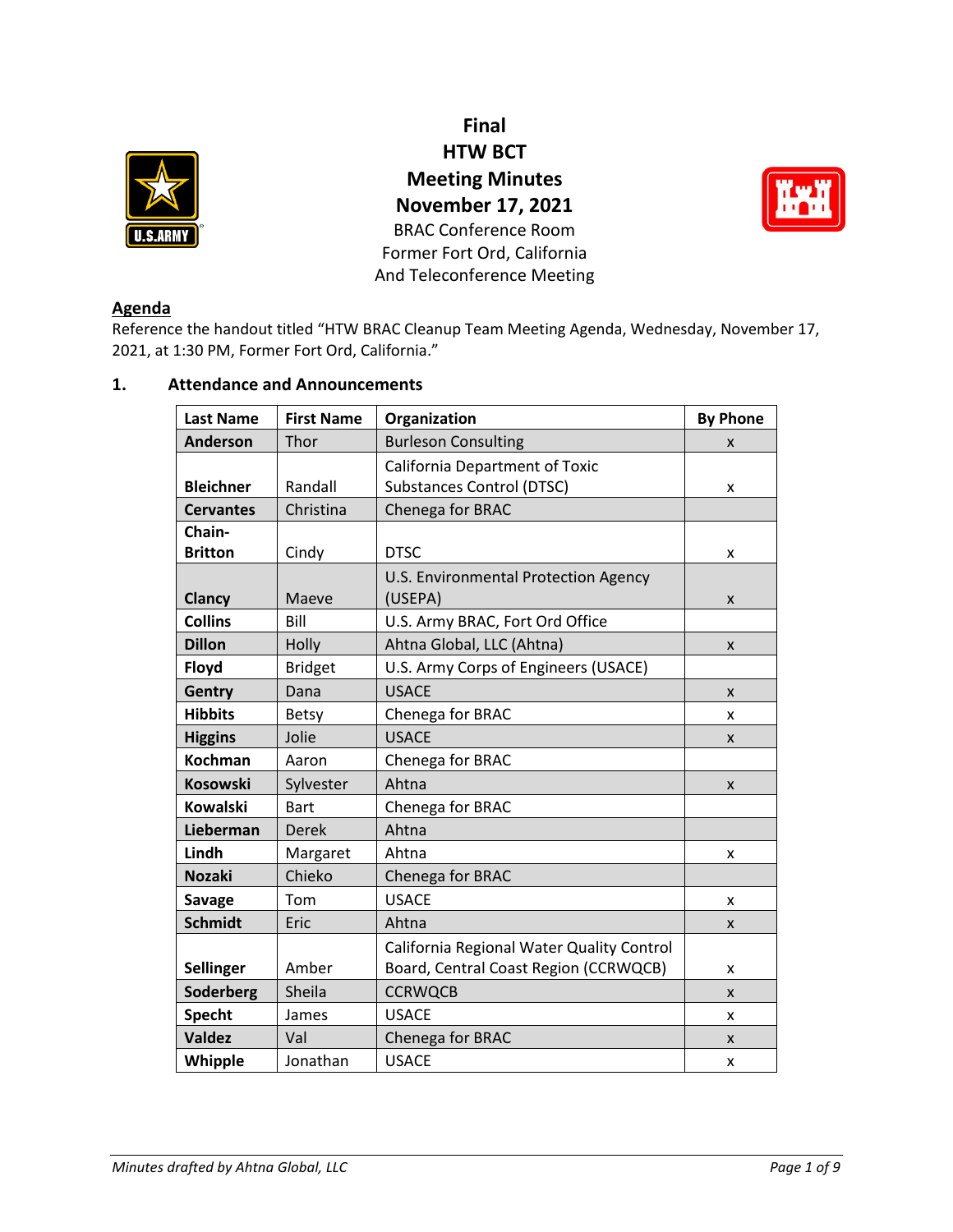Maeve Clancy with the USEPA made an announcement that with the recent Infrastructure Bill being signed is re-authorizing the Superfund program.

## **2. BCT Minutes Status**

HTW BCT meeting minutes are final through the last meeting in September.

### **3. Community Outreach Update**

The handout titled "U.S. Army Fort Ord Environmental Cleanup Community Outreach Update" was reviewed. Additional discussion included:

- The 2021 community outreach survey is online and being accepted through the end of the year.
- The September Guided Nature Walk was discussed in the Presidio of Monterey newsletter.
- The Annual Report was issued on October 20 online and e-mail and mailed to 67,000 addresses on October 26.
- Online Fact Sheets are being edited and will take a few more weeks to complete.
- A few community outreach data requests were received, one about parcel conditions, one about munitions safety training, and one about accessing groundwater data.
- Plaques and certificates are being distributed for the USEPA 2020 Excellence in Site Reuse Award. Sometime next year the USEPA will plan an in-person event to commemorate the award.
- No news yet on the article from the Associated Press (AP) site visit in April and second interview on August 24.
- The Community Involvement Workshop will be on February 12, 2022 and the Technical Review Committee meeting on February 15, 2022. The topic focus will be on HTW soil and groundwater cleanup and the Landfills. A prep meeting will be scheduled sometime in January 2022.
- Two community comments from the Fort Ord Community Advisory Group. One response was completed and issued and one response is in progress.

#### **4. 5 th Five-Year Review**

There was no handout for the 5<sup>th</sup> Five-Year Review. Discussion included:

• The draft document was reviewed by USACE, BRAC, Ahtna, and Chenega. Responses to comments (RTCs) were completed. Back check RTCs are in progress and the report is on schedule.

# **5. Operable Unit 2 (OU2)**

# a. Groundwater Remedy/Monitoring –

The handout titled "Operable Unit 2 Data and Status" was reviewed. Additional discussion included:

- Table 1 shows that the OU2 groundwater treatment plant (GWTP) was online 100 percent (%) of the time in October.
- Table 2 shows the OU2 GWTP injection point of compliance was sampled in October. A couple chemicals of concern (COCs) were detected at estimated concentration levels well below their discharge limits.
- Key events were discussed for October and upcoming events.
- The annual groundwater monitoring event was complete August 30-September 3.
	- $\circ$  Validated results were presented and compared to previous results because all of the results were not available at the last HTW BCT meeting in September.
	- o In general, results were similar to the previous event.
	- $\circ$  Some increases in COC concentrations are actually wells returning to typical concentrations.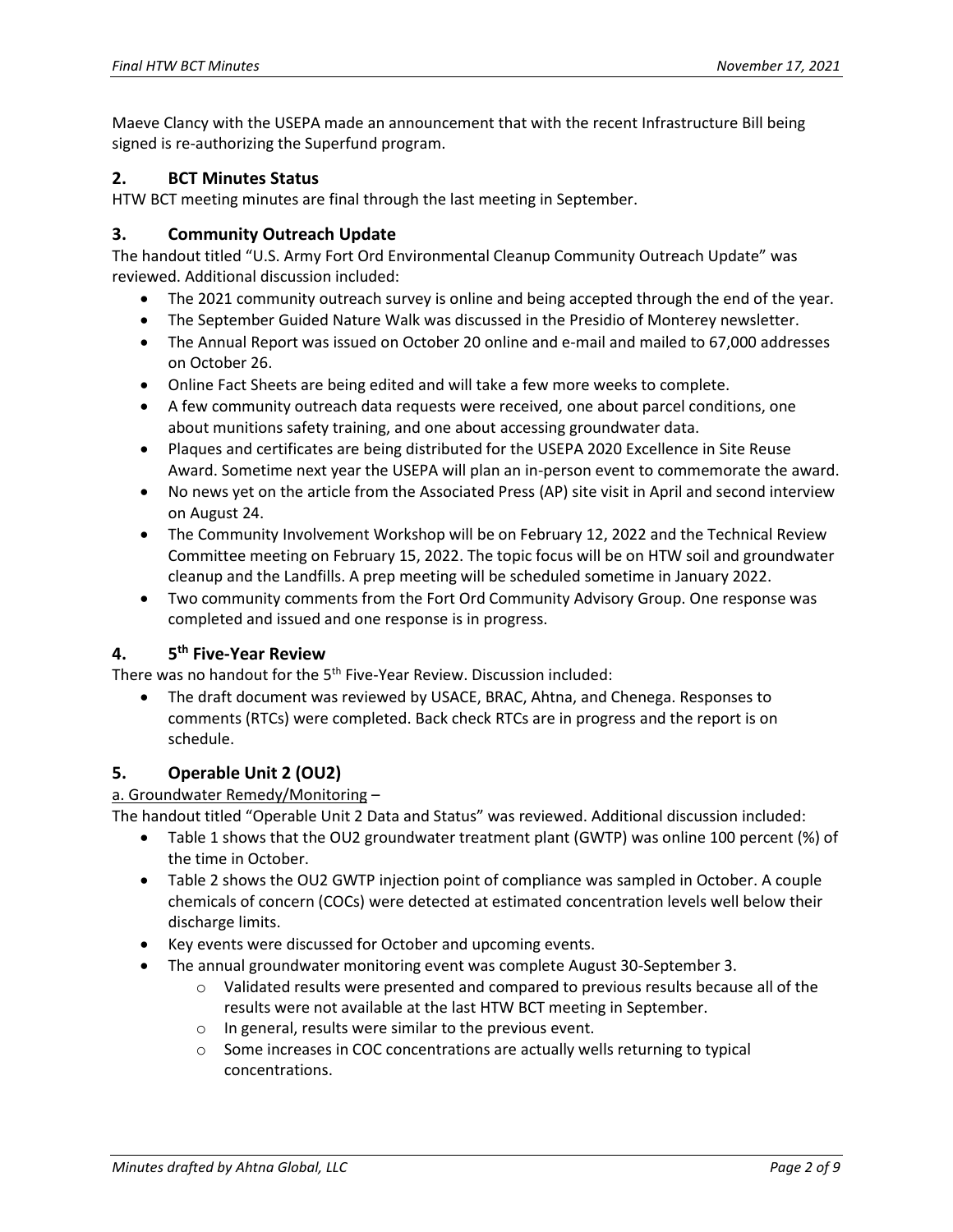- o There was an increase in trichloroethene (TCE) concentration at MW-OU2-40-A in the western network, but the western network extraction wells are online now.
- o MW-OU2-81-A also had an increase in TCE concentrations in Hydraulic Zone 5.
- $\circ$  A map was shared for the Third Quarter 2021 A-Aquifer COC plumes to be included in the upcoming Annual Report scheduled to be issued Draft in December. The map was updated to show the Hydraulic Zones.
- $\circ$  The trend chart for MW-OU2-06-AR in Hydraulic Zone 5 west of the eastern extraction well network shows a cyclical trend in TCE concentrations partially attributed to the sample station being alternated. The sample station location was changed to be at a fixed depth in September 2020, which decreased the cyclical trend slightly. Both TCE and 1,2-dichloroethane (1,2-DCA) are hovering around their aquifer cleanup levels (ACLs) at MW-OU2-06-AR.
- o The trend chart for MW-OU2-08-A in Hydraulic Zone 5 northeast of the eastern extraction well network had COC increases beginning in 2016, with the past few events at consistent concentrations. A similar trend in COC concentrations is seen at MW-OU2- 75-A located east of MW-OU2-08-A.
- o The Upper 180-Foot Aquifer TCE results for Third Quarter were compared to the previous year of data. Results are mostly similar to previous events. Some wells had TCE concentration increases such as EW-OU2-01-180.
- o A map was shared for the Third Quarter 2021 Upper 180-Foot Aquifer TCE plume to be included in the upcoming Annual Report scheduled to be issued Draft in December. The map was updated to show the Hydraulic Zones.
- o The trend chart for MW-OU2-62-180 on the Landfills Area F had increasing TCE concentrations from 2015 through 2019 and steadily decreasing since then.
- One of the monitoring wells in the Sea Haven area (MW-OU2-07-400) was lost due to construction activities. MW-OU2-07-400 is monitored for depth to water measurements and was constructed in 1990s. There are grading activities onsite this week. Bridget is in contact with the developer to find the well and it is expected it will be found, though it will have to be assessed if there is any damage to the well. A map was shown of the locations of this well and adjacent wells. Adjacent monitoring well MW-OU2-07-A was also constructed in the 1990s and had the casing cut approximately seven feet and has caution tape placed around it. MW-OU2- 07-A will be sampled in the Fourth Quarter 2021 event; it has been one year since it was last sampled. Wells MW-OU2-05-AR and MW-OU2-84-180 are wells that the Sea Haven contractor installed to replace wells decommissioned due to construction activities.
- Revision 10 of the Groundwater Quality Assurance Project Plan (QAPP) is in progress and recommendations are made based on review of the past four quarters of groundwater data. Changes in the monitoring frequency for various wells were presented in the handout. This information will also be reported in the upcoming Annual Report.
	- $\circ$  A couple wells are recommended to stop sampling due to low COC concentrations, a couple wells recommended to stop groundwater elevation measurements due to redundancy with adjacent wells, and a couple wells recommended for decommissioning.
	- $\circ$  Maps and trend charts for the wells were presented showing the wells are not near current COC plumes and TCE concentrations have been below the ACL for some time.
	- $\circ$  Groundwater elevations are included per to CCRWQCB request to evaluate the relationship between groundwater elevations and COC concentrations.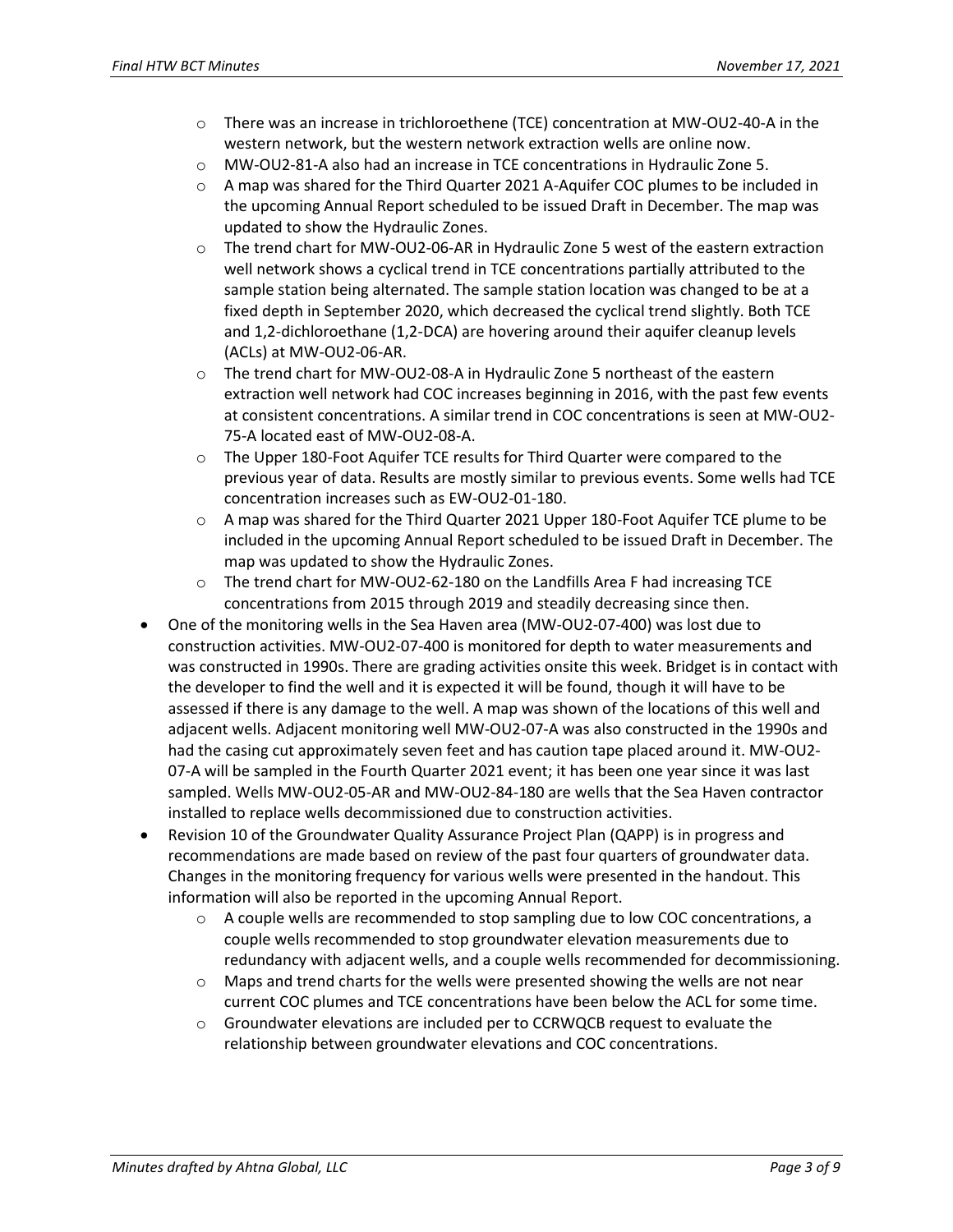$\circ$  Regulatory agencies can respond via the Annual Report review process to review recommended changes to OU2, Sites 2/12, and OUCTP groundwater monitoring programs. The information is provided in advance in the HTW BCT handout to be helpful for any issues or concerns to be addressed earlier if possible.

b. Treated Water Reuse – The handout titled "Operable Unit 2 Treated Water Reuse" was reviewed. Additional discussion included:

- There was no treated water used in October.
- The total treated water used since October 2016 is 4,341,500 gallons.
- Shea Homes is drafting a Work Plan for treated water use in the upcoming months.

c. Landfills Operations and Maintenance (O&M) – The handout titled "Former Fort Ord Operable Unit 2 Landfills Data and Status" was reviewed. Additional discussion included:

- Annual owl nest box cleaning was completed November 9. There was some evidence of owl presence, but a slight reduction compared to last year.
- A quarterly inspection will be scheduled with the Monterey County Health Department next week.
- Fourth Quarter 2021 perimeter probe monitoring is scheduled for November 29.
- Landfill winterization and rodent trapping is occurring.
- Thermal treatment unit (TTU) operations are continuing, November 3 was the last operational period and the TTU is online this week. The TTU is operated approximately 50 hours every other week. Influent methane is stable at 36.6%. Extraction methane concentrations have been relatively stable for the past year despite an anomalous decline at VF-4. So far this year, approximately 90,000 pounds of methane have been removed from the Landfills. The overall trend for influent TTU methane is declining, which is expected for a closed landfill.

# **6. Sites 2 and 12 (Sites 2/12)**

The handout titled "Sites 2 and 12 Data and Status" was reviewed. Additional discussion included:

- Table 1 shows that the Sites 2/12 GWTP was online 100% of the time in October.
- Table 2 shows the Site 2 injection point of compliance was not sampled in October according to the QAPP sampling schedule.
- The Soil Vapor Treatment Unit (SVTU) remains offline.
- Key events were discussed for October and upcoming events.
- The Third Quarter 2021 groundwater monitoring validated data was discussed:
	- $\circ$  This data was presented at the September HTW BCT meeting but is presented again to be consistent with OU2 and OUCTP handouts.
	- o In the Second Quarter 2021 all of the COCs at Sites 2/12 were below ACLs for the first time. Unfortunately, in the Third Quarter 2021 event, EW-12-08-180U tetrachloroethene (PCE) concentrations increased to 5.4 micrograms per liter ( $\mu$ g/L), which is just above the ACL. A confirmation sample was collected later in September and PCE was still above the ACL at 5.9 µg/L.
	- $\circ$  A map of the Third Quarter 2021 PCE plume was shared and will be presented in the Annual Report to be issued Draft in December.
	- $\circ$  The declining trend was consistent at EW-12-08-180U since mid-2020, but the recent Third Quarter 2021 data was the first increase in PCE concentrations since then.
- Revision 10 of the Groundwater QAPP is in progress and recommendations are made based on review of the past four quarters of groundwater data. Changes in the monitoring frequency for various wells were presented in the handout.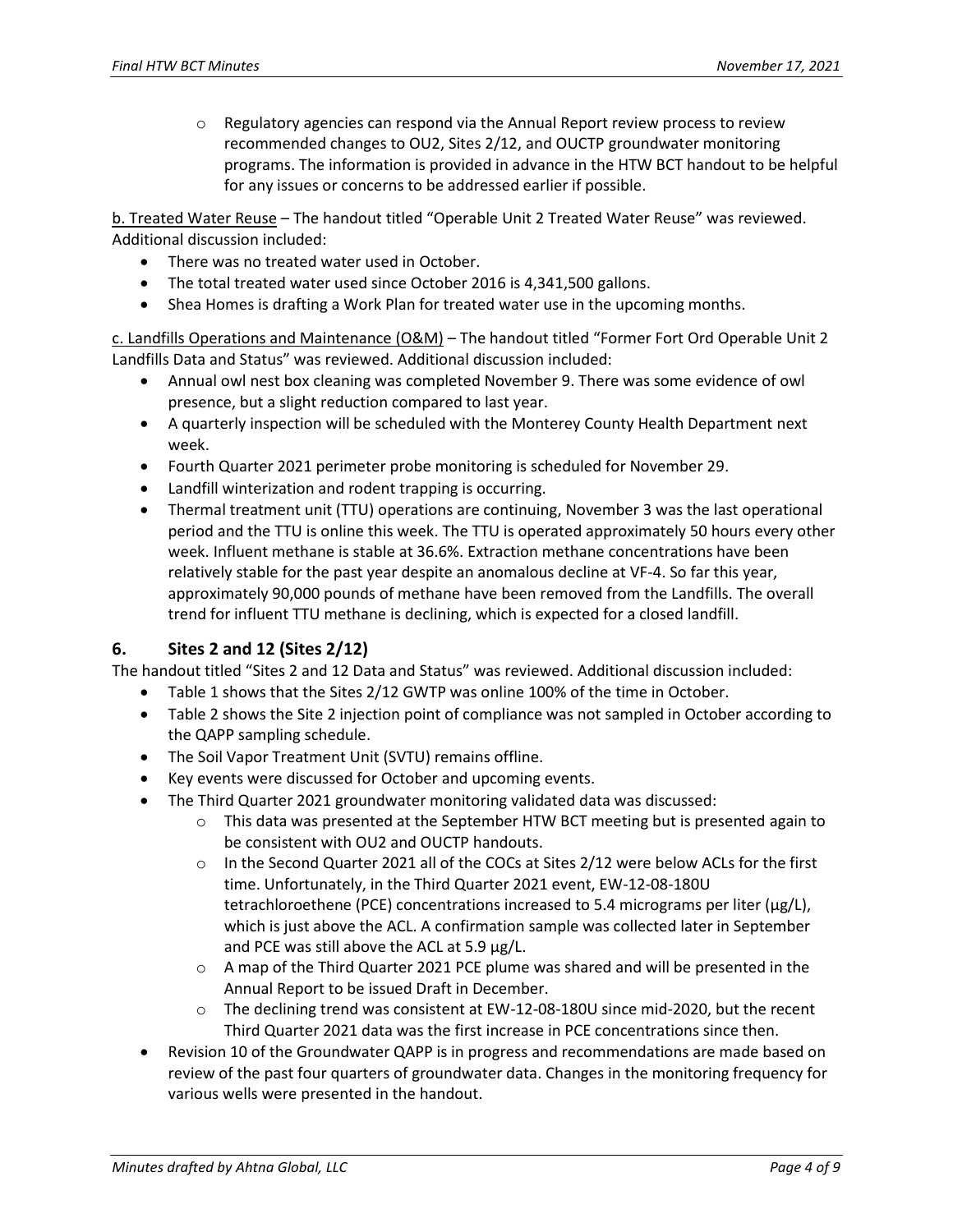- $\circ$  Two wells are proposed for reduction in monitoring frequency from quarterly to annual.
- $\circ$  A map and trends for the wells were presented showing they are not near a COC plume and PCE/TCE concentrations have been below the ACL for some time.

# **7. Operable Unit Carbon Tetrachloride Plume (OUCTP)**

a. Groundwater Remedy/Monitoring – The handout titled "Former Fort Ord Operable Unit Carbon Tetrachloride Plume Data and Status" was reviewed. Additional discussion included:

- The Third Quarter 2021 groundwater monitoring validated data was discussed:
	- $\circ$  Validated results were presented compared to previous results since all of the results were not available at the last HTW BCT meeting in September.
	- o Maps of the carbon tetrachloride (CT) plumes in the OUCTP Annual Report now show the Hydraulic Zones. The Hydraulic Zones were previously presented in an Appendix to the Annual Report but based on comments received on the previous Annual Report, they were added to the CT plume maps. This will be helpful because a lot of the text in the Annual Report describes what is happening in each of the Hydraulic Zones. The Hydraulic Zones are based on a few different factors, including the extent of the historical COC plumes exceeding ACLs and the area of influence of the remedial activities, which is why some Hydraulic Zones are larger than current COC plumes.
	- o A-Aquifer results were discussed:
		- Hydraulic Zones 1 through 3 results show not a whole lot of variation in CT concentrations over the past year.
		- A-Aquifer Hydraulic Zones 4 and 5 results also show consistency in CT concentrations over the past year, though there appears to be a declining trend in CT concentrations.
		- In Hydraulic Zone 4 and Enhanced In Situ Bioremediation (EISB) Deployment Area 2A well MW-BW-26-A persistently increasing CT concentrations were observed historically and additional monitoring wells were added back to the sampling program in this area to assess the CT plume size. However, MW-BW-26-A has had consistently declining CT concentrations since 2019.
		- MW-BW-36-A in Hydraulic Zone 4 mid-plume area downgradient of EISB Deployment Areas 2A and 2B. This well had declining CT concentrations and increasing chloroform concentrations, which is expected in a reductive dechlorination process. More recently though, chloroform concentrations decreased, and CT concentrations increased. This is not what was expected, but historically there were higher concentration areas referred to as "eggs in the snake," characterized by a long thin plume with "bubbles" of higher CT concentrations migrating through areas over time.
		- MW-BW-75-A and MW-BW-80-A in Hydraulic Zone 5 downgradient City of Marina have had increasing CT concentrations.
	- $\circ$  Hydraulic Zone 6 is in the Upper 180-Foot Aquifer with consistent CT results over the past year.
		- MW-OU2-64-180 defines the downgradient extent of the CT plume in the Upper 180-Foot Aquifer and had a decline in CT concentrations. MW-OU2-64-180 is closest to the suspected discontinuity in the intermediate 180-Foot Aquitard, where migration occurs to the Lower 180-Foot Aquifer.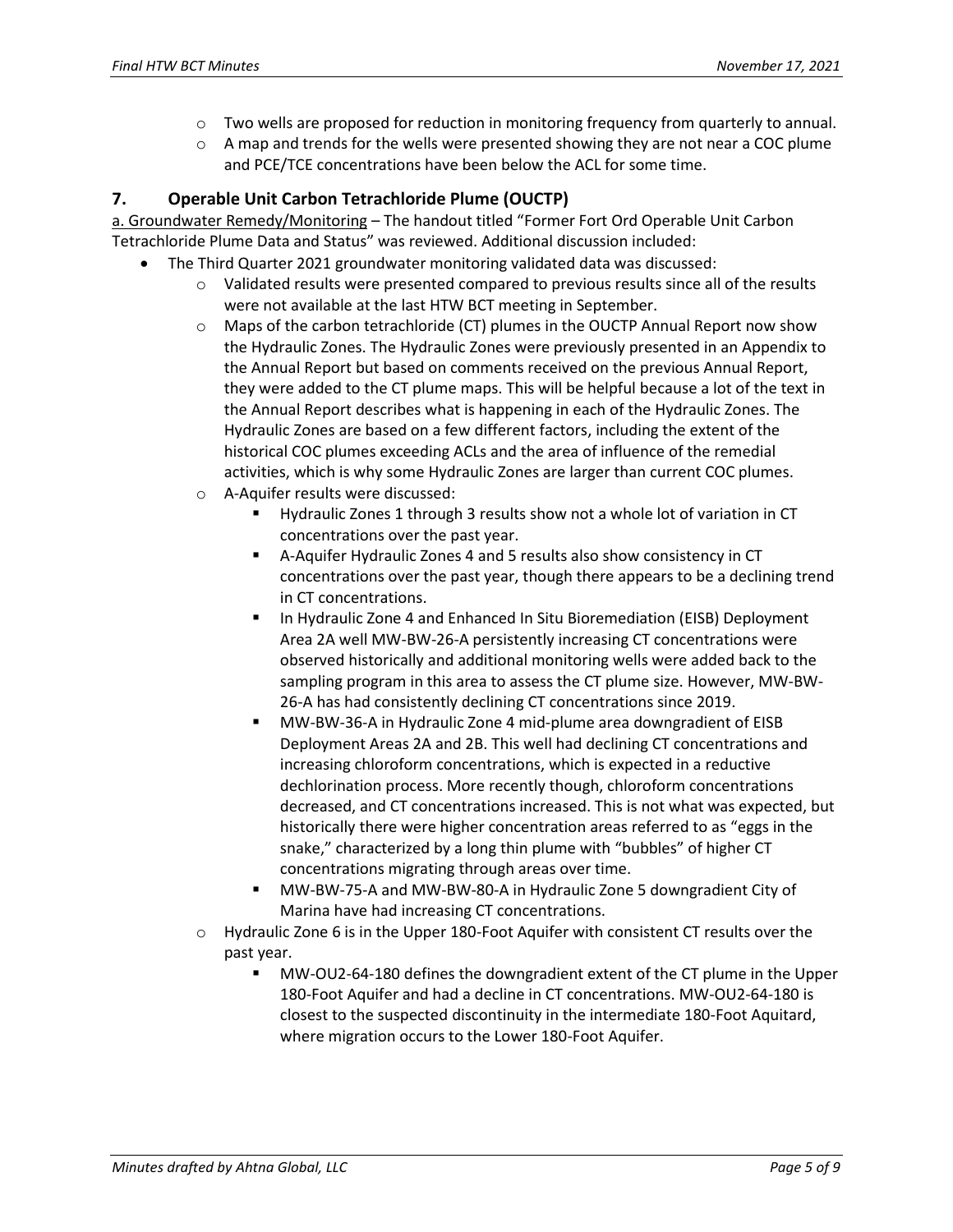- MP-BW-46-170 CT data were similar to previous events and represent the upgradient extent of the CT plume in the Upper 180-Foot Aquifer. This well had an increasing CT trend that peaked in 2019 at 9 µg/L CT and has dropped off since then and leveled off with a seasonal cycle consistent with Upper 180-Foot Aquifer wells.
- $\circ$  Hydraulic Zones 7 and 8 are in the Lower 180-Foot Aquifer. CT results are consistent quarter-to-quarter.
	- MP-BW-49-316 has an increasing CT concentration trend with seasonal cycling.
	- Hydraulic Zones shown in the Lower 180-Foot Aquifer are only for the COC CT plumes, and there was a historical plume in the north.
- At the September HTW BCT meeting the Water Board requested further information about potential vapor intrusion in the City of Marina A-Aquifer Hydraulic Zone 5 area due to increasing CT concentrations at MW-BW-75-A and MW-BW-80-A. The handout includes additional information about vapor intrusion.
	- $\circ$  As part of the original Remedial Investigation/Feasibility Study (RI/FS), there was a Human Health Risk Assessment (HHRA) conducted. It was found that cancer risk associated with the vapor intrusion pathway was negligible in the City of Marina area using the Johnson and Ettinger Model. Other pathways were investigated that are not currently used due to land use restrictions, such as using the groundwater as drinking water and vapor inhalation while showering.
	- $\circ$  A map was presented showing the most downgradient CT plume in Hydraulic Zone 5 and the EISB Pilot Study area. Some wells currently have multiple passive diffusion bags (PDBs) installed, one at a station where the highest CT concentrations have been detected, and one at the shallowest saturated station to evaluate vapor intrusion, if needed. Additional shallow PDBs are being deployed for the Fourth Quarter 2021 event in December to supplement data collection at MW-BW-75-A and MW-BW-80-A and to restart sampling at MW-BW-81-A.
	- $\circ$  A trend chart of the downgradient wells CT concentrations over time in shallow PDB stations was shared.
	- $\circ$  MW-BW-49-A had higher CT concentrations during the HHRA but concentrations have declined since then.
	- $\circ$  Trend charts were shared of individual well CT concentrations at different station depths.
	- $\circ$  This information will be updated with future quarterly monitoring data and presented at HTW BCT meetings.
- Revision 10 of the Groundwater QAPP is in progress and recommendations are made based on review of the past four quarters of groundwater data. Changes in the monitoring frequency for various wells were presented in the handout. Maps and trends for the wells were presented. A lot of the recommendations are for removing adjacent Westbay multi-port wells that are duplicitous water elevation data.

#### b. TCE in the Lower 180-Foot Aquifer

TCE results are consistent quarter-to-quarter. TCE is also monitored due to downgradient supply wells and will be addressed in the Five-Year Review.

• MW-OU2-82-180 had an increase in TCE concentrations above the maximum contaminant level.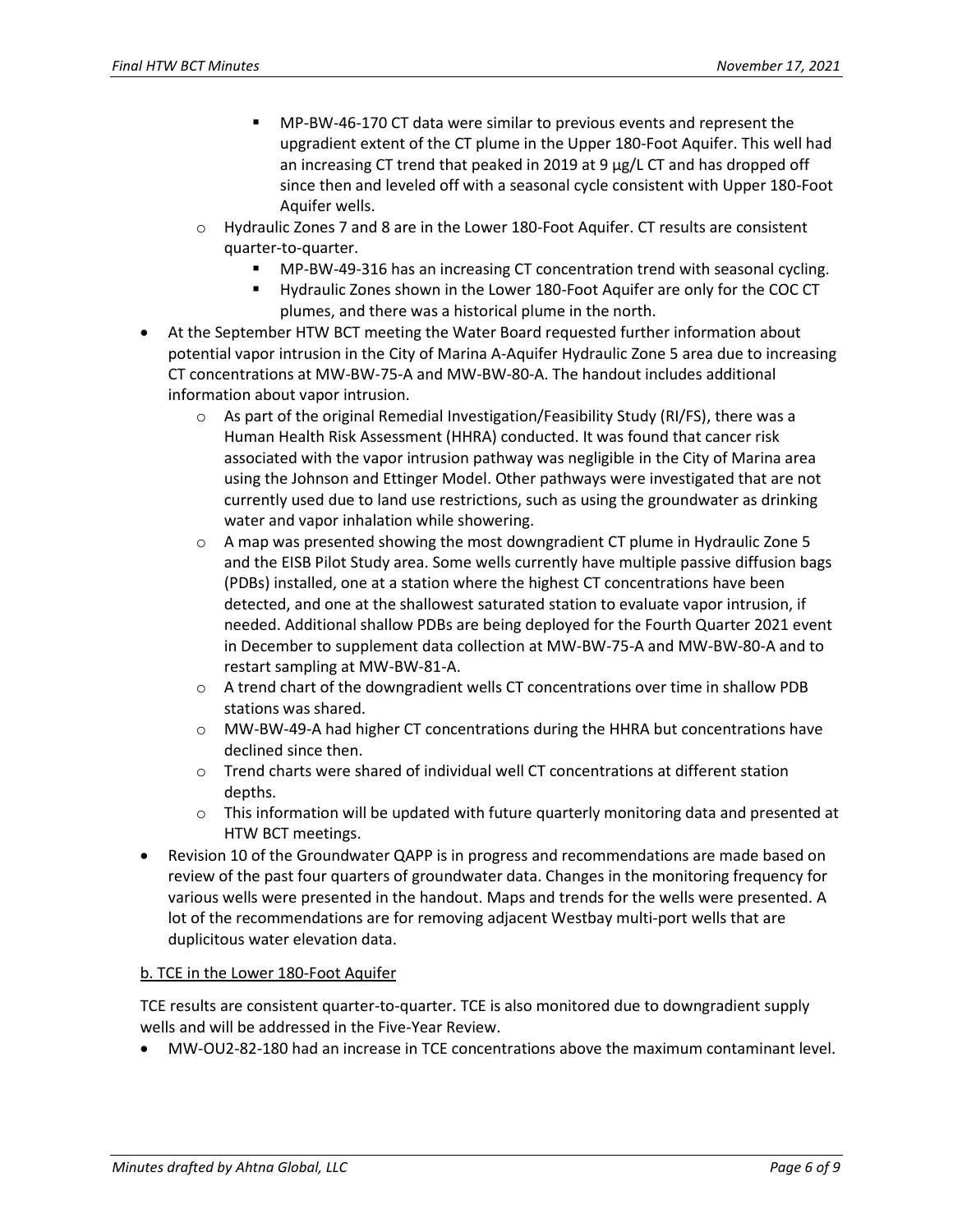• MW-BW-59-180 TCE concentrations oscillate around 10 µg/L. Upgradient OU2 Upper 180-Foot Aquifer well MW-OU2-62-180 has had declining TCE concentrations, but no decline yet seen at MW-BW-59-180.

# **8. Per- and Polyfluoroalkyl Substances (PFAS)**

The handout titled "Per- and Polyfluoroalkyl Substances (PFAS) Preliminary Assessment/Site Inspection (PA/SI)" was reviewed. Additional discussion included:

- The Preliminary Assessment (PA) Narrative Report was issued as draft for BCT review on September 29 and comments were requested by October 29.
	- o USEPA requested an extension to the comment period to December 3.
	- o DTSC requested an extension to the comment period to December 27.
	- $\circ$  FOCAG comments were received on October 29 and RTCs are in progress and will be sent for regulatory agency review.
	- o Due to planned site inspection work in the Fort Ord Natural Reserve (FONR) in 2022, extending document reviews could potentially delay field work to 2023 due to the window for working in sensitive habitat areas. The Army requested comments on the PA as soon as possible.
	- $\circ$  Maeve Clancy with the USEPA stated further scientific research is currently being submitted to the USEPA Science Advisory Board. A new health advisory number is expected to be issued, likely much lower than the current 70 parts per trillion, and USEPA is on track for a drinking water standard in fall 2022. Maeve noted that a PFAS PA was issued Draft for another site in May 2021 and it is still not at a point where the next version can be issued. The PFAS issues at most sites are taking a while and she does not want to do a round of sampling and have to remobilize and sample again.
	- o The Army requested expedited agency review and comment resolution as soon as possible, to begin Site Inspection field activities in the summer of 2022 as planned.
- The SI Work Plan/QAPP preliminary draft RTCs are in progress and scope will be discussed based on Maeve's comments.

# **9. Basewide Range Assessment (BRA) and Lead Evaluation Status**

There was no handout for the BRA and Lead Evaluation Status. Discussion included:

#### a.  $BRA -$

The Comprehensive BRA Report is in BRAC office review. The report is scheduled to be issued final to the BCT in February 2022.

#### b. Lead Evaluation at HA 18D and HA 23D –

The BRAC-D and Environmental Law Division (ELD) advised to move ahead with a residential lead cleanup level of 200 milligrams per kilogram (mg/kg), which is half the federal preliminary remediation goal (PRG) for lead, and results in a 5 microgram per deciliter (µg/dL) blood lead level increase. The next step is to prepare an Explanation of Significant Differences (ESD). Maeve noted since the State level is not being considered further discussion should be done before moving forward with an ESD. USEPA, DTSC, and BRAC will confer further on the subject.

c. Habitat Restoration – The handout titled "Site 39 Inland Ranges Habitat Restoration Status Update" was reviewed. Additional discussion included:

Plant propagation target for 2021/2022 is 3,677 plants for the eight HAs. All species targets have been met with surplus plants. They will begin planting this winter, likely in early December following seeding activities.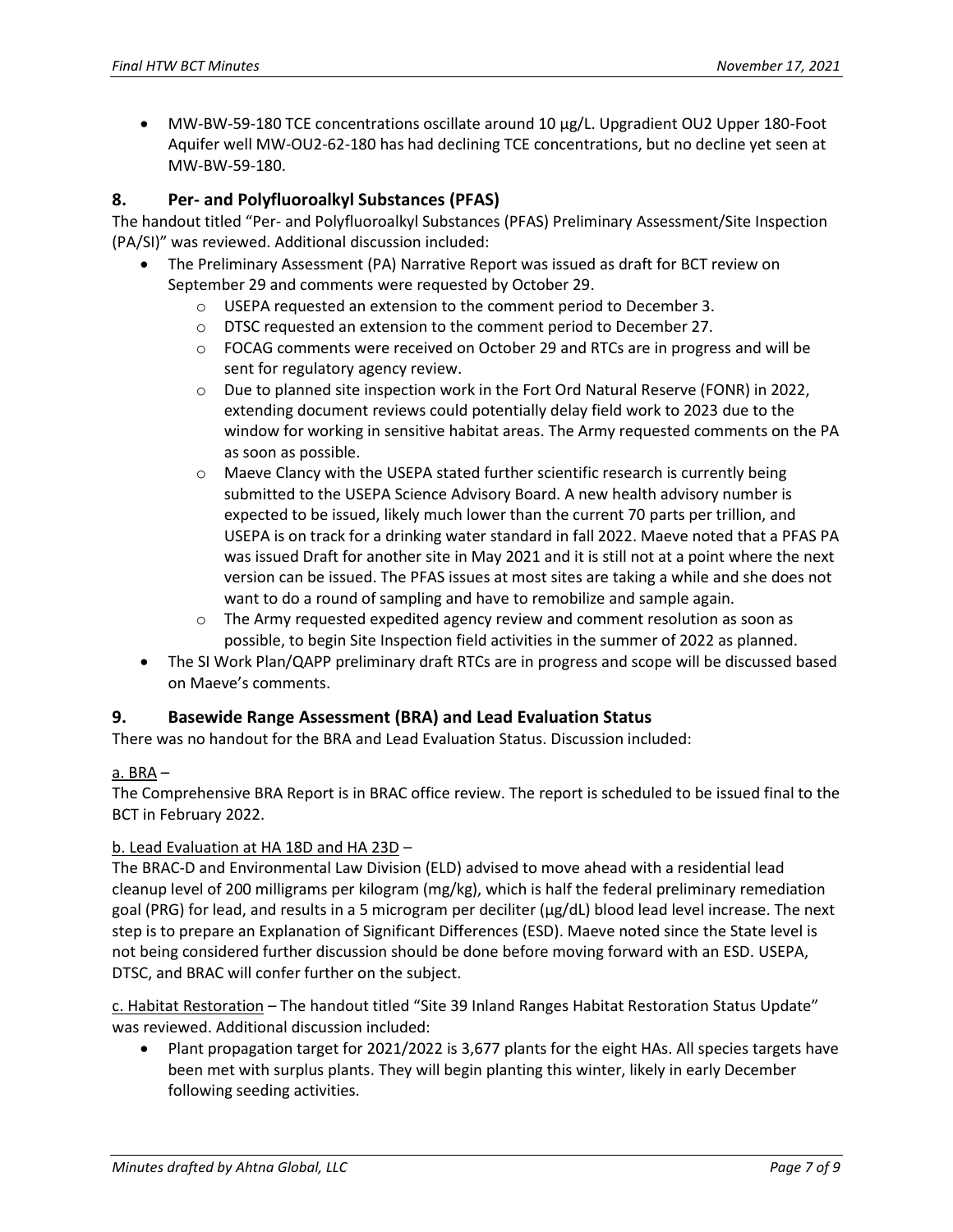- Seed collection season was completed with 17 species this year. All targets were met. Seed mixes were prepared and ready for broadcasting. Broadcasting began last week at three HAs. About two more weeks of broadcasting left before switching to planting.
- Erosion control repairs for minor issues will be conducted soon in barren areas with production seed broadcasting at HA 26 and HA 37.
- Fall photo point monitoring are being completed.
- Plant survivorship surveys were completed at four HAs.
- This is the third year of irrigation for HA 26. A total of 3,500 plants are being irrigated with four gallons of water per plant per event (total of 14,000 gallons) with five events total. The first irrigation event was conducted June 8-11. The second event occurred July 6-9 with 14,000 gallons. The third event occurred August 9-12 with 14,000 gallons. The fourth event occurred September 13-16 with 14,000 gallons. One more event will occur, once there is a dry spell. Once completed, the irrigation system will be removed.

# **10. Federal Facility Agreement (FFA) Schedule**

a. Status Update – The FFA schedule is provided to the agencies with the upcoming primary documents with the month the Draft and Draft Final versions will be issued. Draft versions have a 60-day review period, and Draft Final versions have a 30-day review period. The upcoming Fifth Five-Year Review Report would be the next and only primary document and is listed on the document schedule, with the Draft being issued in March 2022 and signature needed by September 2022.

b. Document Schedule – The handout titled "17 November 2021 BCT Deliverable Schedule" was reviewed, and near-term documents were identified.

- The following reports have been issued since the last BCT meeting:
	- o The Final OU2 GWTP Evaluation and Optimization Report issued on October 28.
	- o The Final Sites 2/12 Soil Gas QAPP Revision 6 issued on September 17.
	- $\circ$  The Final Groundwater QAPP Revision 9 is going to be issued on November 16.
	- o The Final OU2 Fourth Quarter 2019 through Third Quarter 2020 Annual Report issued on October 7.
	- o The Final OUCTP Fourth Quarter 2019 through Third Quarter 2020 Annual Report issued on September 29.
- The following reports are currently in BCT review:
	- o The Draft PFAS PA Narrative Report, comment period extended to December 3.
	- o The Sites 2/12 Soil Gas Rebound Study Technical Memorandum will be sent out tomorrow, November 18.
	- o The OU2 Landfills QAPP Revision 6 comments are requested by December 13.
	- The following reports are in progress:
		- o The SI Work Plan/QAPP.
		- o The OU2 Fourth Quarter 2020 through Third Quarter 2021 Annual Report is scheduled to be issued by December.
		- $\circ$  The Sites 2/12 Fourth Quarter 2020 through Third Quarter 2021 Annual Report is scheduled to be issued by December.
		- o The OUCTP Fourth Quarter 2020 through Third Quarter 2021 Annual Report is scheduled to be issued by December.
		- o The Comprehensive BRA Report will be issued in February.
		- $\circ$  The 5<sup>th</sup> Five Year Review is being revised with internal back-check RTCs and the draft is scheduled to be issued by March.